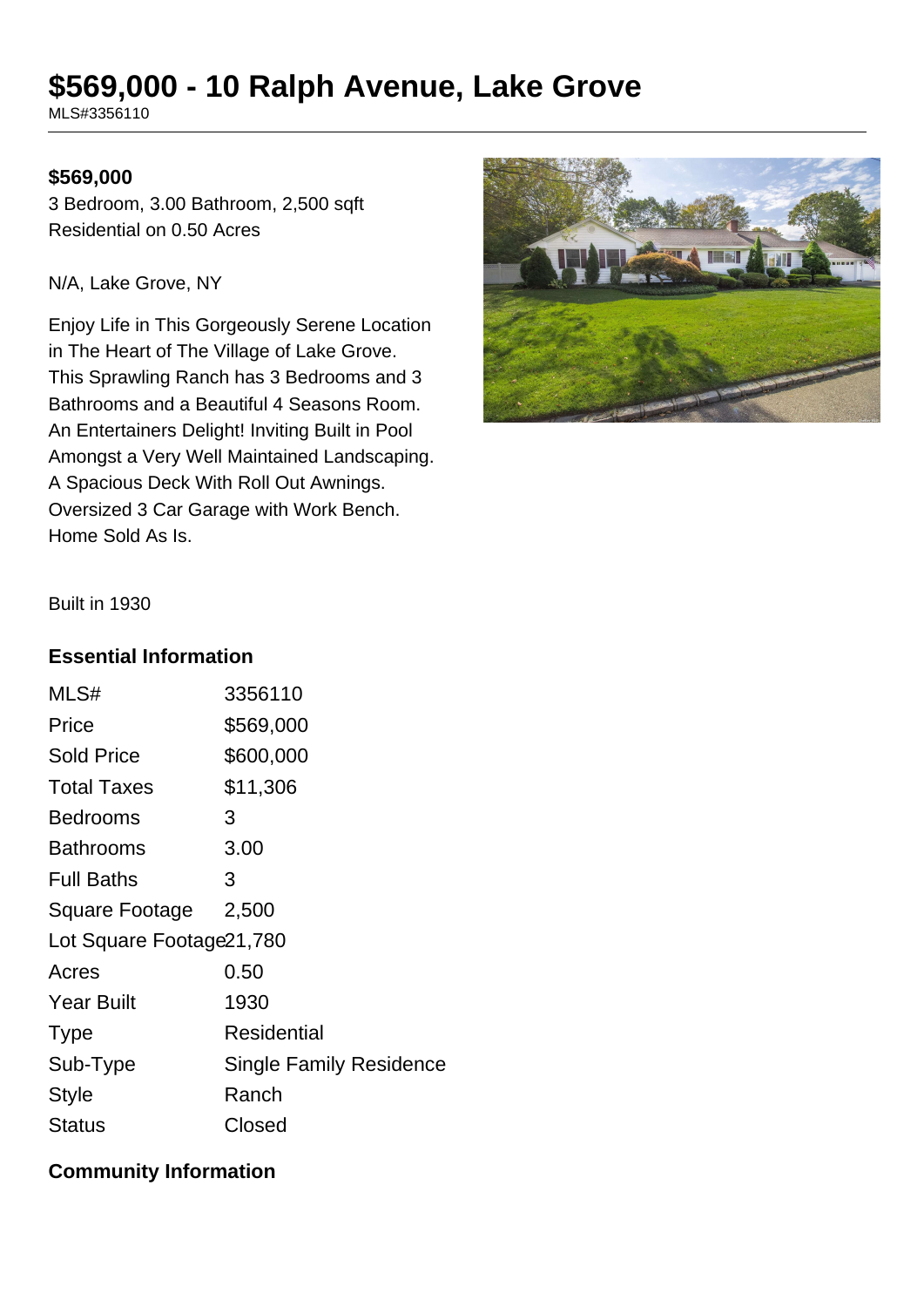| Address      | 10 Ralph Avenue |
|--------------|-----------------|
| Subdivision  | N/A             |
| City         | Lake Grove      |
| County       | <b>Suffolk</b>  |
| <b>State</b> | NΥ              |
| Zip Code     | 11755           |

## **Amenities**

| Features | Level, Near Public Transit |
|----------|----------------------------|
| Parking  | Private, Driveway          |
| Garages  | Private, Driveway          |
| Has Pool | Yes                        |
| Pool     | Inground Pool              |

## **Interior**

| Interior                 | Hardwood                                                                                             |
|--------------------------|------------------------------------------------------------------------------------------------------|
| <b>Interior Features</b> | Master Downstairs, 1st Floor Bedrm, Cathedral Ceiling(s), Den/Family                                 |
|                          | Room, Entrance Foyer, Granite Counters, Living Room / Dining Room,<br>Master Bath, Walk-In Closet(s) |
| Appliances               | Dishwasher, Dryer, Microwave, Refrigerator, Washer                                                   |
| Heating                  | Oil, Propane, Baseboard                                                                              |
| Cooling                  | <b>Central Air</b>                                                                                   |
| Fireplace                | <b>Yes</b>                                                                                           |
| # of Fireplaces          | 1                                                                                                    |
| Has Basement             | Yes                                                                                                  |
| <b>Basement</b>          | Unfinished, Walk-Out Access                                                                          |
|                          |                                                                                                      |

# **Exterior**

| Exterior        | Frame, Vinyl Siding        |
|-----------------|----------------------------|
| Lot Description | Level, Near Public Transit |
| Construction    | Frame, Vinyl Siding        |

## **School Information**

| <b>District</b> | Sachem                        |
|-----------------|-------------------------------|
| Elementary      | Cayuga School, Wenonah School |
| Middle          | <b>Samoset Middle School</b>  |
| High            | Sachem High School East       |

# **Additional Information**